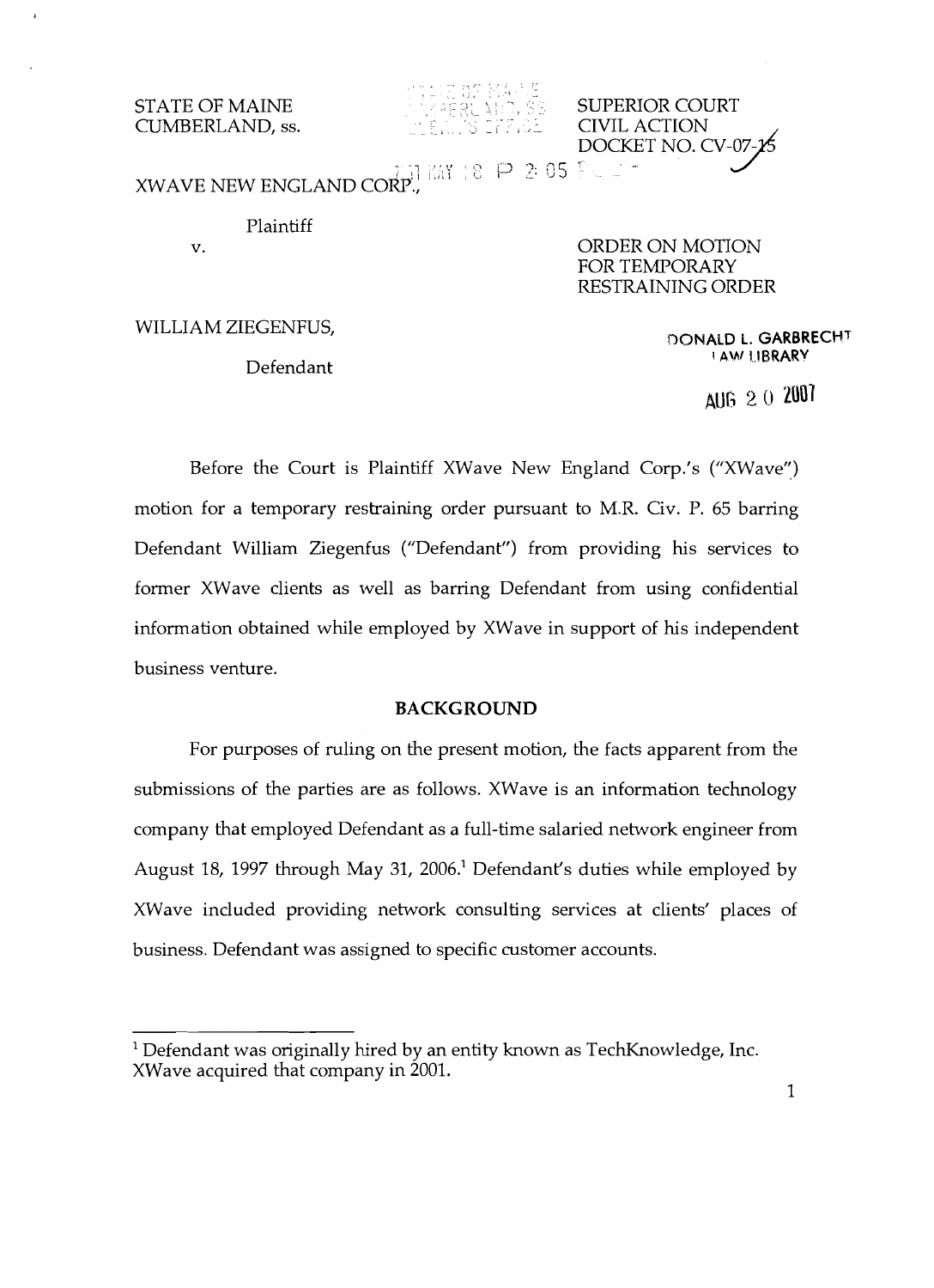When he was hired, Defendant signed a document titled "Employee Non-Disclosure and Non-Competition Agreement" ("Agreement"). The Agreement

reads in part as follows:

2. Protection of Confidential Information. At all times Employee agrees to keep confidential and not to utilize any Confidential Information for any purpose, except in the course of Employee's employment with TechKnowledge Inc. Employee agrees not to publish, disclose or otherwise disseminate such information without prior written approval of the President of TechKnowledge  $Inc.$ ...

4. Obligations of Employees After Employment. Employee agrees that he or she will protect the value of the Confidential Information ... of TechKnowledge Inc. and its clients after employment, will prevent the misappropriation or disclosure thereof and will not use any such Confidential Information to his or her benefit (or the benefit of any third party) or to the detriment of TechKnowledge Inc. or its clients.

5. Full-time ... employee will not solicit or accept employment from any customers or prospective customers of TechKnowledge during employment and for 1 year after termination of employment without a written consent from the President of TechKnowledge or an agreement by the employee (or customer) to pay TechKnowledge compensation for the hiring and training of a replacement employee. The amount of compensation to be paid TechKnowledge will not exceed 12 times the employee[']s monthly salary.

On May 31, 2006 Defendant voluntarily terminated his employment with

XWave to start his own business, eZe Tech, Inc. ("eZe Tech"). Defendant is the only employee of eZe Tech and runs that company out of his home. eZe Tech provides similar services to those of XWave. Following Defendant's departure, a number of XWave clients switched from XWave to eZe Tech for their network servicing needs. In fact, by XWave's unrebutted estimate, eight of eZe Tech's nine clients are former XWave clients.

XWave brought suit against Defendant by a complaint filed January 11, 2007 requesting preliminary and permanent injunctive relief (Count I) for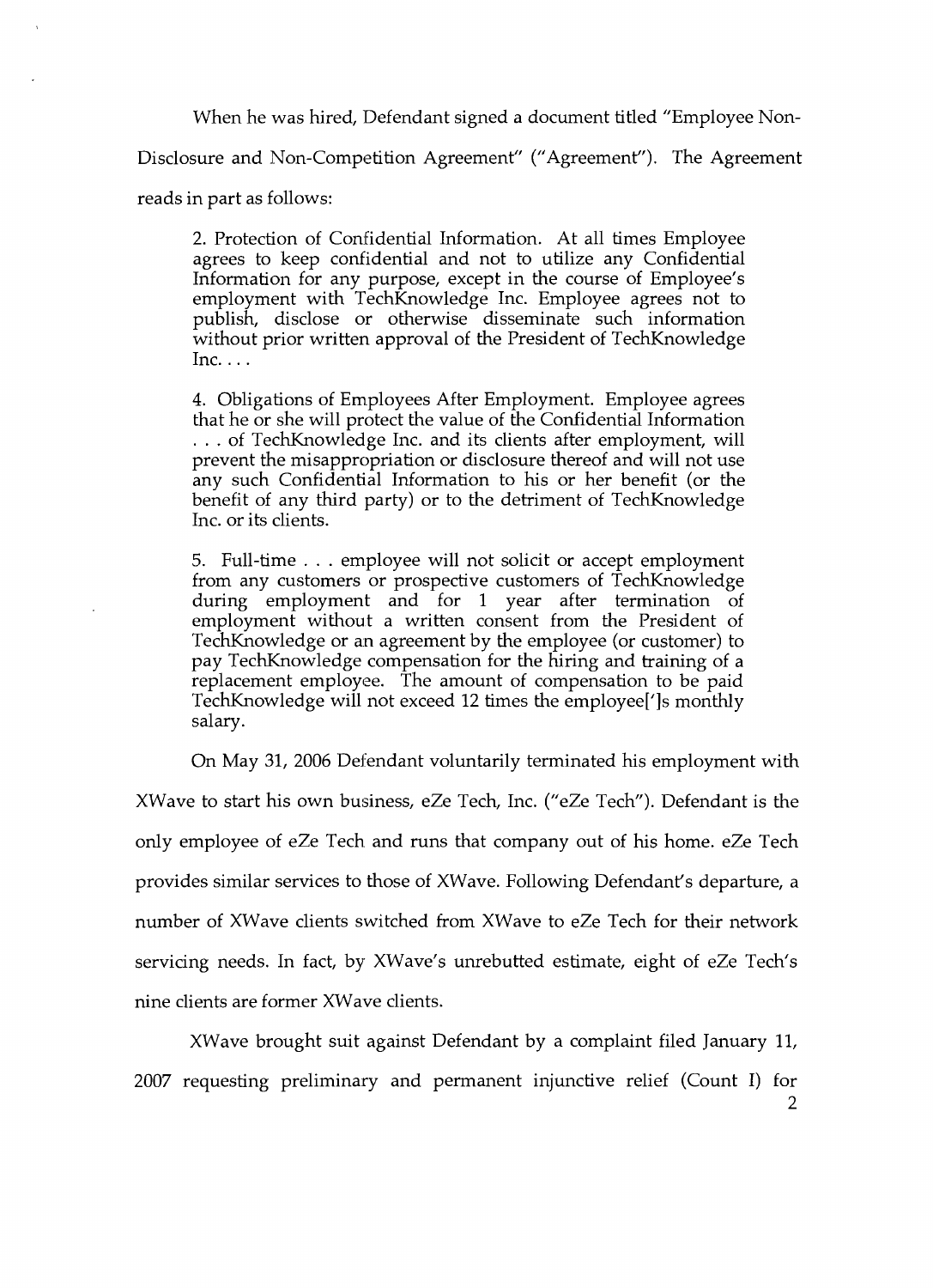Defendant's actions allegedly constituting a breach of contract (Count II), misappropriation of trade secrets under the Uniform Trade Secrets Act, 10 M.R.S.A. § 1542, (Count III), and tortious interference with advantageous relations (Count IV).

### **STANDARD OF REVIEW**

In order to succeed on a motion for a temporary restraining order, the moving party has the burden of demonstrating the following: "(1) that plaintiff will suffer irreparable injury if the injunction is not granted, (2) that such injury outweighs any harm which granting the injunctive relief would inflict on the defendant, (3) that plaintiff has exhibited a likelihood of success on the merits (at most, a probability; at least, a substantial possibility), (4) that the public interest will not be adversely affected by granting the injunction." *Ingraham v. University ofMaine,* 441 A.2d 691, 693 (Me. 1982). These four criteria, however, "are not to be applied woodenly or in isolation from each other; rather, the court of equity should weigh all of these factors together in determining whether injunctive relief is proper." *Dep't ofEnvtl. Prot. v. Emerson,* 563 A.2d 762, 768 (Me. 1989). For example, if the evidence of success on the merits is strong, the showing of irreparable harm may be subject to less stringent requirements. *Id.* 

## **DISCUSSION**

### **I. Expiration of Noncompete Period**

A threshold issue is whether, assuming *arguendo* that XWave can satisfy the *Ingraham* factors, the Court may enjoin Defendant from competing with XWave beyond a period one year from when Defendant terminated his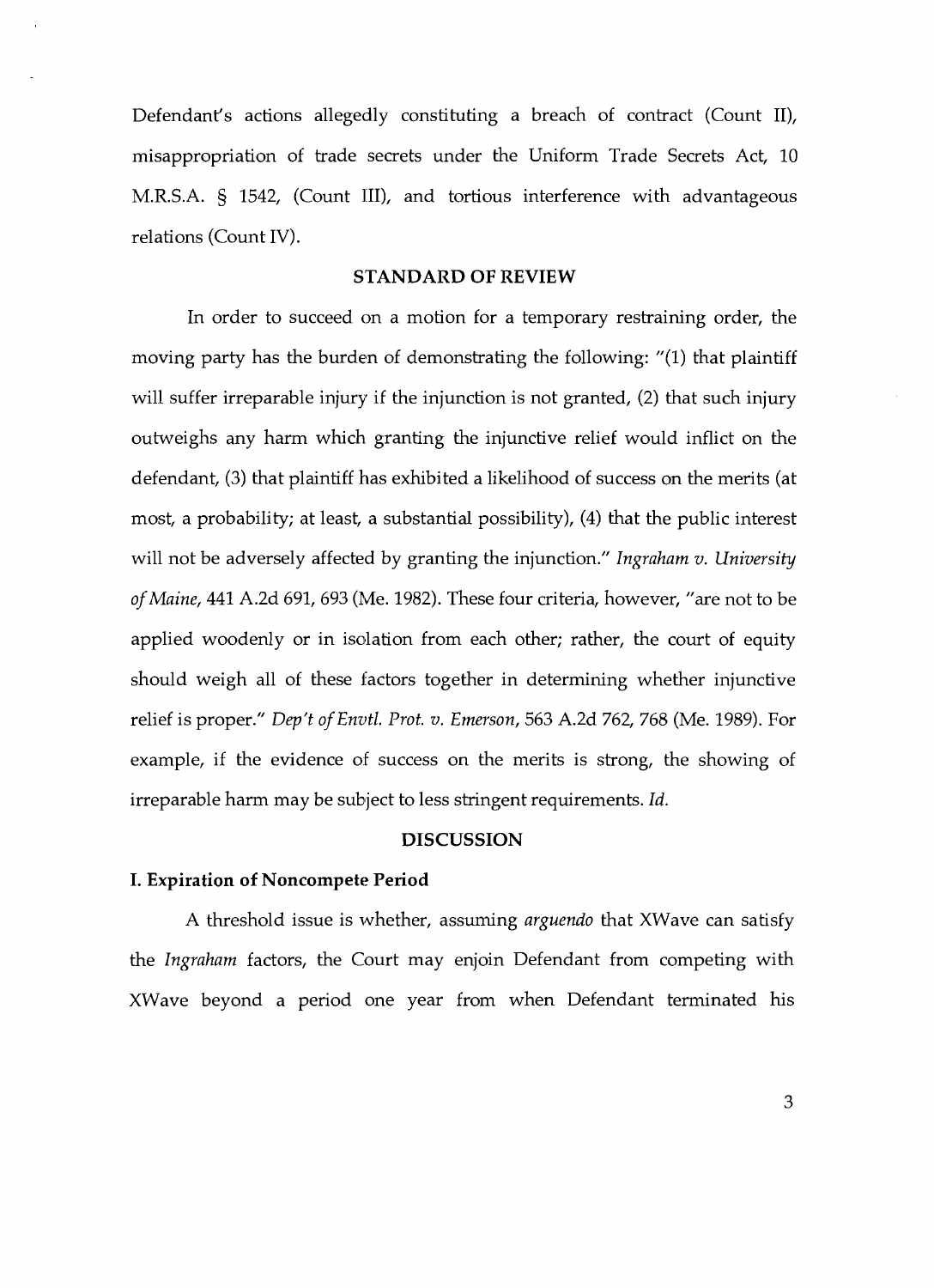employment as provided in the Agreement? The Law Court has not directly addressed this issue. In *Saga Communs. Of New England, Inc. v. Voornas,* however, it observed in dicta that

[w]e need not now decide whether [the plaintiff] could impress upon the court the necessity of granting it injunctive relief beyond the noncompete period except to note that historically, the Maine courts have taken a conservative attitude towards injunctions, holding the injunction to be an extraordinary remedy only to be granted with utmost caution when justice urgently demands it and the remedies at law fail to meet the requirements of the case.

2000 ME 156,  $\mathbb{I}$  19, 756 A.2d 954, 962 (internal quotations omitted).

This caution expressed by the Law Court in *Voornas* carries little weight in the present situation as the facts underlying that case are dissimilar in key respects from those here.

*Voornas* involved a defendant employed as an on-air radio talent whose noncompete agreement with her employer stated that she "was precluded for a period of six months from performing services as an on-air announcer for any [competing] radio station [with]in a 75-mile radius." *Id.* 1 2, 756 A.2d at 956. Despite this agreement, shortly after leaving her employer and well before the expiration of her noncompete agreement, the defendant accepted employment with a competing radio station. *Id.* 1 3, 756 A.2d at 956. The defendant, however, *"did not immediately return to the air,* but instead undertook general promotional activities for [her new employer]." *Id.* 1 3, 756 A.2d at 957 (emphasis added). As a result, during the pendancy of the litigation, the defendant in *Voornas* did not violate her noncompete agreement.

<sup>&</sup>lt;sup>2</sup> There was no such time limitation on Defendant's non-disclosure of confidential information.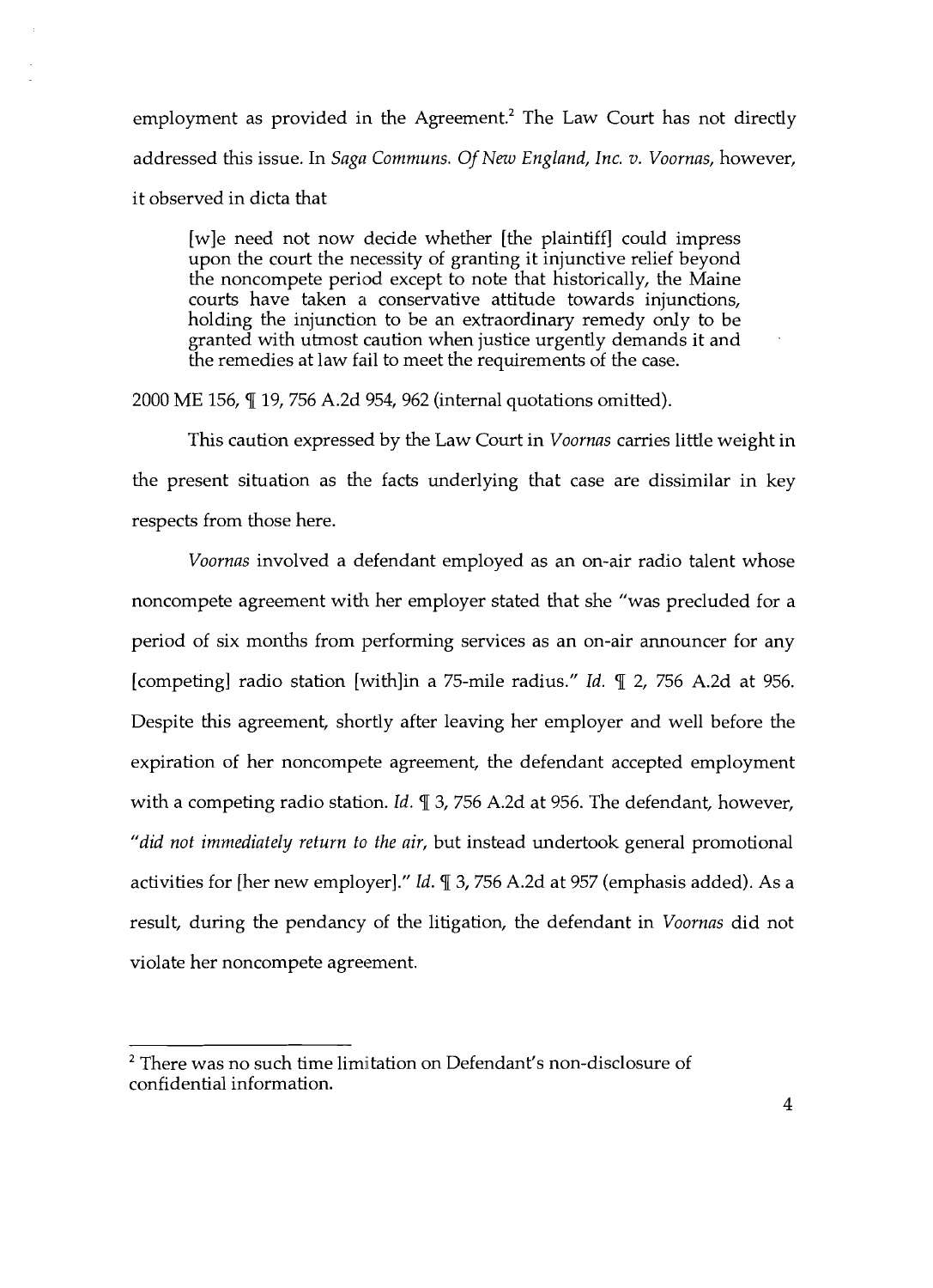From the context of the above facts, it is clear that the Law Court's expressed reluctance to grant an injunction enforcing the noncompete agreement in that case beyond its original time frame was in reaction to the fact that the defendant there had already honored the terms of the agreement while litigation proceeded.

In contrast, XWave alleges that Defendant failed to honor his noncompete agreement from the beginning. As a result, enjoining Defendant from competing with XWave would be equitable. Nothing in *Voornas* suggests otherwise.

#### **II. Likelihood of Success of the Merits**

Pursuant to the Agreement, Defendant contracted, upon termination of his employment, not to accept work from XWave clients for one year. Defendant's job involves generic skills, at least from a client's perspective. As such, a primary factor determining whether a client will repeatedly use the same network services company is the relationship it builds with that company. As the one who most closely interacted with clients on behalf of XWave, Defendant was in a position to build that relationship. It is likely that the potential for development of such relationships was a motivating factor behind XWave including the noncompete clause in the Agreement. Without this clause, employees could take advantage of relationships built with XWave clients to leave the company and take those clients with them. That is what evidently happened here as virtually all of eZe Tech's clients are former XWave clients. Given that eZe Tech accepted employment from these clients within one year of the termination of Defendant's employment, it is highly likely that XWave will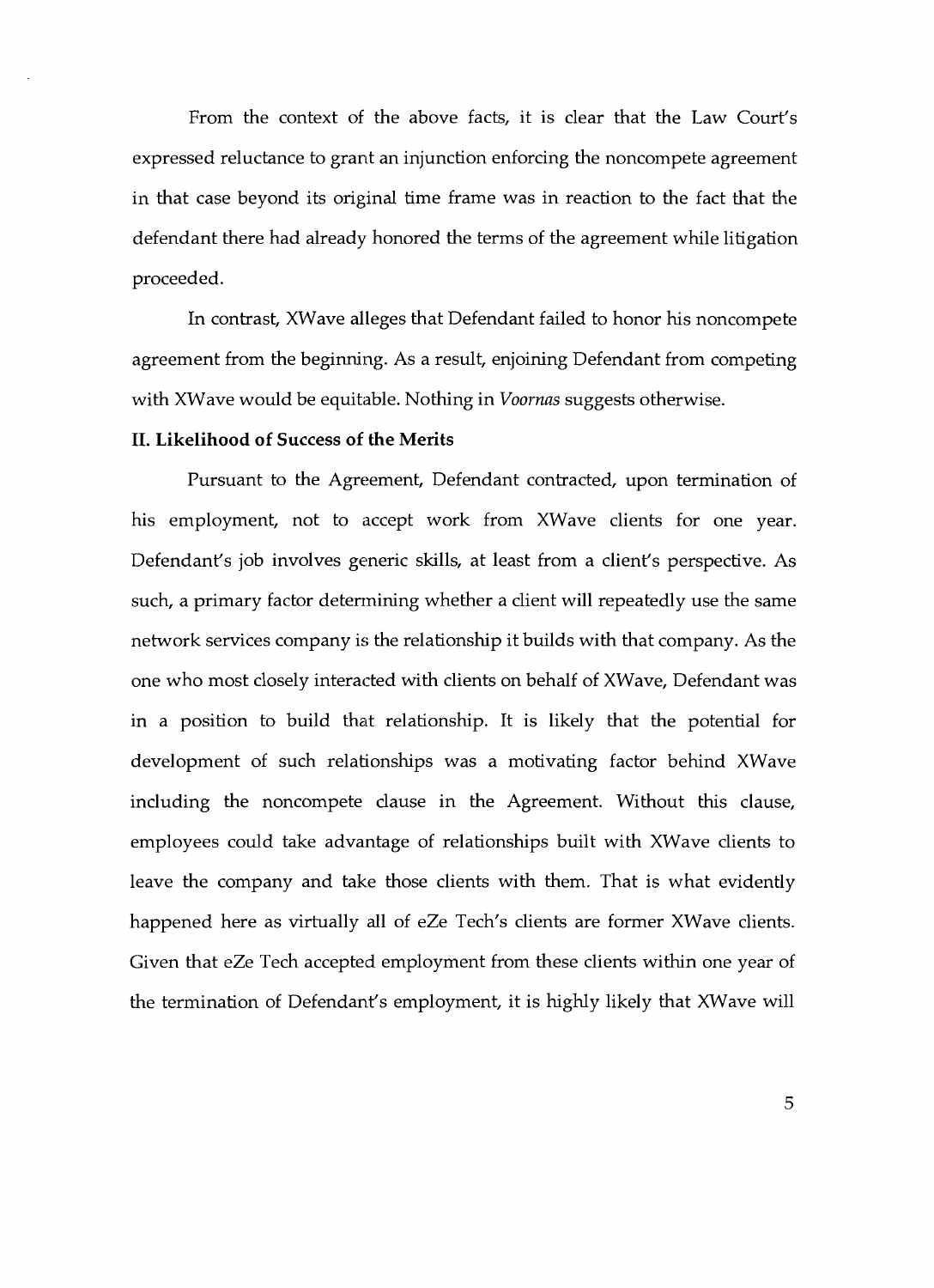succeed on its claim alleging violation of the noncompete clause of the Agreement.<sup>3</sup>

In addition, there is evidence that, at least in a some cases, Defendant may have used his knowledge of proposed price point proposals for XWave clients to offer lower priced proposals for the same services to those clients through eZe Tech. Such actions, if proved at trial, would constitute a breach of the confidential information clause in the Agreement and potentially qualify as a violation of the Maine Trade Secrets Act. *See* 10 M.R.S.A. §§ 1541-1548; *Spottiswoode v. Levine,* 1999 ME 79,  $\mathbb{I}$  27, 730 A.2d 166, 174-75 (holding that "for information to qualify as a trade secret, [it] must: (1) derive independent economic value, actual or potential, from not being generally known [or] readily ascertainable; and (2) be the subject of efforts that are reasonable under the circumstances - to maintain its secrecy" (internal quotations omitted)).

# **III. Irreparable Injury**

An irreparable injury is one for which there exists no adequate remedy at law. *Bar Harbor Banking* & *Trust Co. v. Alexander,* 411 A.2d 74, 79 (Me. 1980). In this case, the loss of business relationships through Defendant's apparent violation of the Agreement satisfies the irreparable injury requirement. In essence, it will be impossible to do more than speculate as the value of the

 $3$  The Court is not persuaded that the term "accept employment from any customers or potential customers" in the Agreement referred only to serving as in house technicians for XWave customers. The plain language of the Agreement evidences an intent to prohibit not simply full time employment of Defendant by XWave clients but also the kind of independent contractor arrangement engaged in here.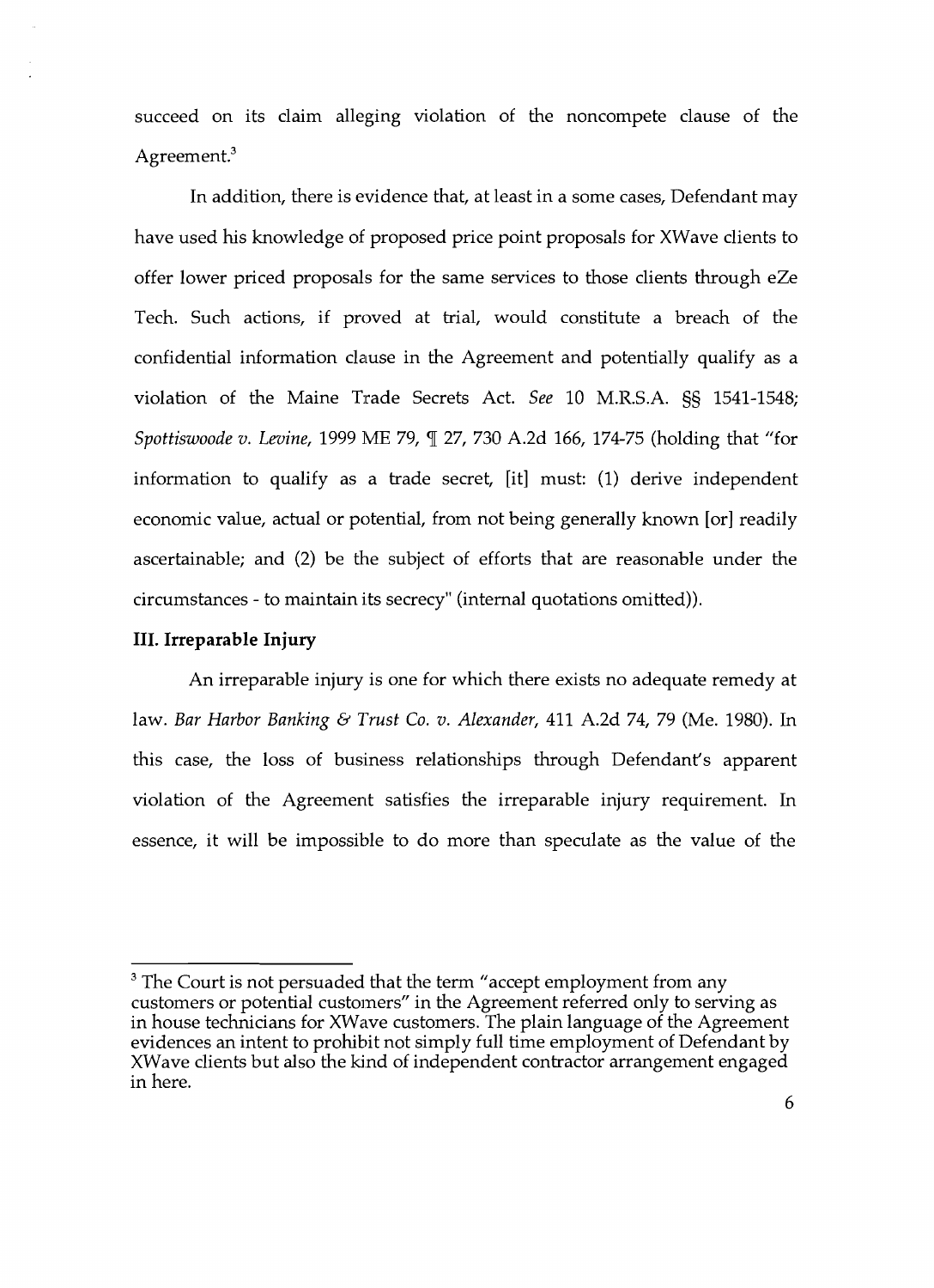business lost to XWave through Defendant's successful efforts to lure that business to eZe Tech.4

## IV. Balancing of Harms and Adverse Effect on Public Interest

The final two *Ingraham* factors require only a brief mention. To the extent that Defendant is harmed by a prohibition on accepting employment from former XWave clients, such a harm does not outweigh the harm suffered by XWave through the loss of these clients. Further, the fact that a prohibition on accepting employment from former XWave clients may result in a bar against servicing almost all of Defendant's clients only further reinforces the egregious nature of his violation of the noncompete clause of the Agreement.

Finally, enforcement of the Agreement would not adversely affect the public interest. The clauses are reasonable attempts to guard against the behavior by former employees that forms the basis of the present suit. A company may permissibly take steps to ensure that it does not serve as a temporary pit stop in which employees form relationships with its clients and then leverage those relationships, immediately upon termination of their employment, to poach clients for a competing business venture.

<sup>&</sup>lt;sup>4</sup> The Court comes to this conclusion notwithstanding two cases in which courts held that the possible difficulty involved in calculating damages stemming from a prospective future economic injury as a result of a defendant's violation of a noncompete agreement was too speculative to support preliminary injunctive relief. *See Merrill Lynch, Pierce, Fenner* & *Smith, Inc. v. Bishop,* 839 F. Supp. 68, 74-5 (D. Me. 1993); *Coast to Coast Engineering Svcs. v. Stein,* 2006 Me. Super. LEXIS 264, \*6-\*7 (Dec. 12,2006). Those cases are distinguishable in that speculation on whether Defendant may violate the noncompete clause of the Agreement is unnecessary as the facts before the Court show that Defendant has already violated the Agreement by soliciting and accepting employment from XWave clients. As a result, "[t]here is no need to speculate that the goodwill [Defendant] nurtured with [XWave]'s customers while [he was] employed by [XWave] will lead to ferreting away [XWave's] customers -- it has already happened." *Everett J. Prescott, Inc. v. Ross,* 383 F. Supp. 2d 180, 192 (D. Me. 2005).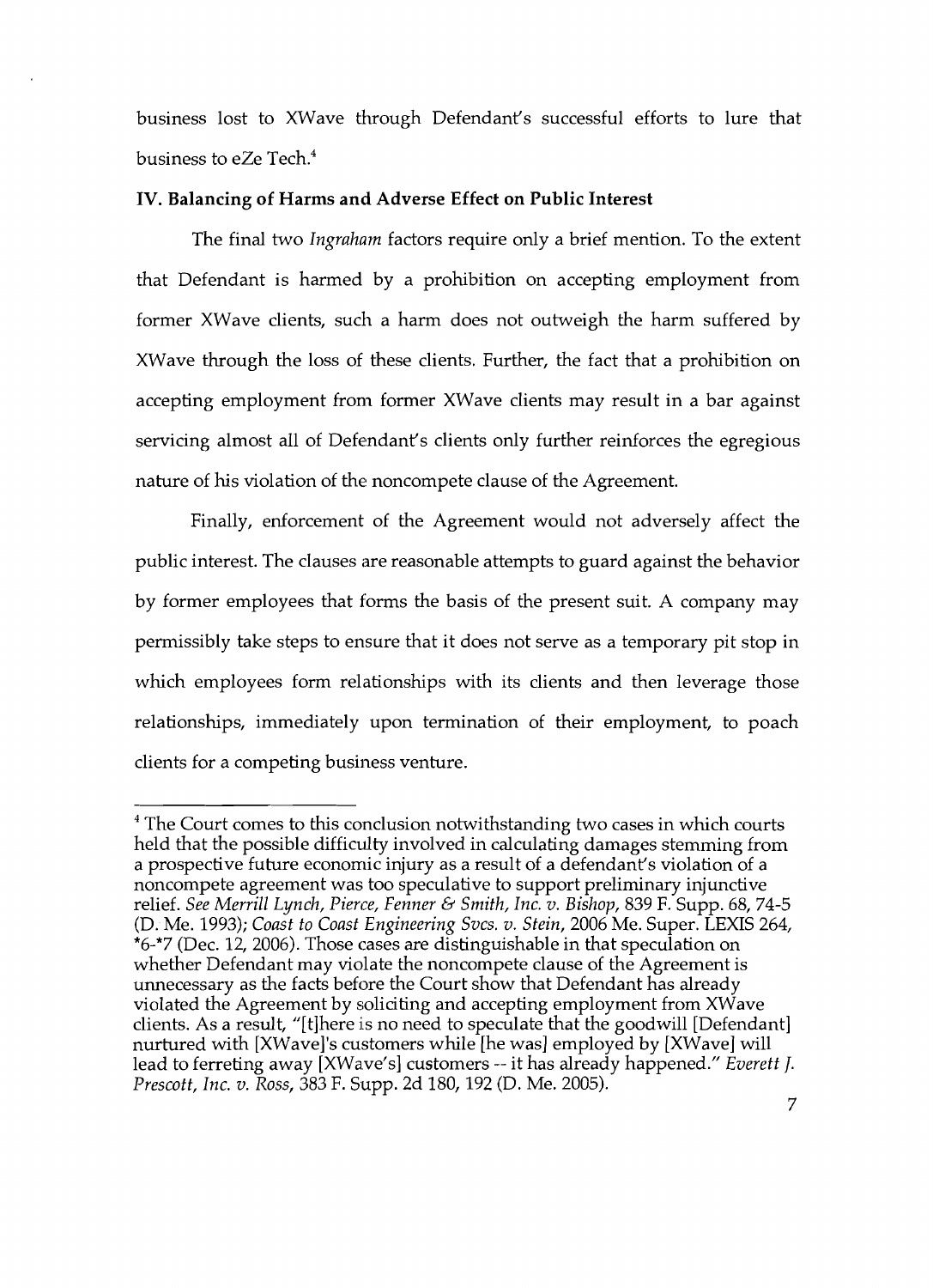Therefore the entry is:

XWave's motion for a temporary restraining order is GRANTED. Defendant shall not accept or continue employment with any persons or entities that were clients of XWave during the term of his employment at XWave. Defendant shall not use confidential information obtained during his employment at XWave to further eZe Tech's or his own individual business interests. Defendant is also prohibited from accepting employment from the clients of Joel McLean and Michael Pratt that their company, Downeast Networks, Inc., is enjoined from servicing pursuant to the temporary restraining order issued on this date in *XWave New England v. Joel McLean, et al.* (Docket No. CV-07-16). This order shall remain in effect until the decision on issuance of a permanent injunction.

The clerk shall incorporate this Order into the docket by reference pursuant to M.R. Civ. P. 79(a).

Dated at Portland, Maine this  $\frac{8\pi}{4}$  day of  $\frac{1}{2007}$ .

Robert E. Crowley Justice, Superior Court